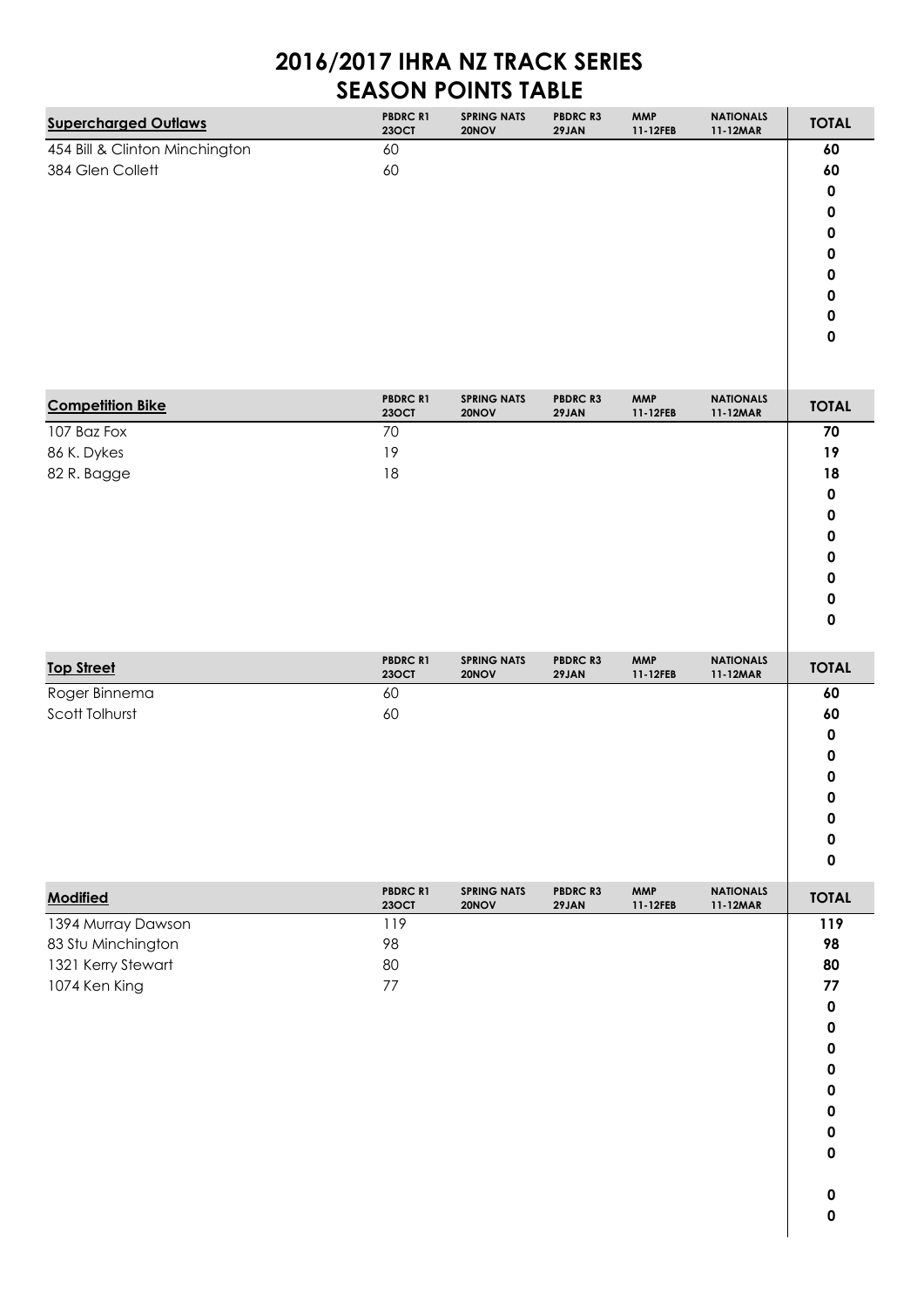| <b>Super Sedan</b>    | <b>PBDRC R1</b><br><b>230CT</b> | <b>SPRING NATS</b><br>20NOV | <b>PBDRC R3</b><br>29JAN | <b>MMP</b><br>11-12FEB | <b>NATIONALS</b><br>11-12MAR | <b>TOTAL</b> |
|-----------------------|---------------------------------|-----------------------------|--------------------------|------------------------|------------------------------|--------------|
| 972 Stephen Excell    | 115                             |                             |                          |                        |                              | 115          |
| 02 Ray Peterson       | 94                              |                             |                          |                        |                              | 94           |
| 123 Russell Lorimer   | 79                              |                             |                          |                        |                              | 79           |
| 9092 Adam Thompson    | 76                              |                             |                          |                        |                              | 76           |
| 406 Dan Southall      | 60                              |                             |                          |                        |                              | 60           |
| 682 Kris Robb         | 58                              |                             |                          |                        |                              | 58           |
| 8 Ian Paki            | 51                              |                             |                          |                        |                              | 51           |
| 1079 Brendon Shearing | 37                              |                             |                          |                        |                              | 37           |
| 935 Craig Smith       | 33                              |                             |                          |                        |                              | 33           |
| 401 Robert Shearing   | 31                              |                             |                          |                        |                              | 31           |
| 765 Chris Daley       | 31                              |                             |                          |                        |                              | 31           |
| 49 Greg Mulholland    | 31                              |                             |                          |                        |                              | 31           |
| 768 Darren Roach      | 31                              |                             |                          |                        |                              | 31           |

| <b>Super Street</b>          | <b>PBDRC R1</b><br><b>23OCT</b> | <b>SPRING NATS</b><br>20NOV | <b>PBDRC R3</b><br>29JAN | <b>MMP</b><br>11-12FEB | <b>NATIONALS</b><br>11-12MAR | <b>TOTAL</b> |
|------------------------------|---------------------------------|-----------------------------|--------------------------|------------------------|------------------------------|--------------|
| 1830 Rex Ford                | 119                             |                             |                          |                        |                              | 119          |
| 106 Morgan Bothwell          | 94                              |                             |                          |                        |                              | 94           |
| 504 Wayne Lawton             | 80                              |                             |                          |                        |                              | 80           |
| 108 Daniel McTeigue          | 71                              |                             |                          |                        |                              | 71           |
| 111C Steve South             | 53                              |                             |                          |                        |                              | 53           |
| 103 Amy Townshend            | 51                              |                             |                          |                        |                              | 51           |
| 142 Mat Dick                 | 51                              |                             |                          |                        |                              | 51           |
| 1001 Lindsay Smith           | 51                              |                             |                          |                        |                              | 51           |
| 8002 Roger Grenfell          | 36                              |                             |                          |                        |                              | 36           |
| 138 Karen Dewching           | 35                              |                             |                          |                        |                              | 35           |
| 409 Bex Bateman              | 31                              |                             |                          |                        |                              | 31           |
| 173 Cody Mitchelle           | 31                              |                             |                          |                        |                              | 31           |
| 500 Chris Reese              | 31                              |                             |                          |                        |                              | 31           |
| 141 Bill Gardyne             | 31                              |                             |                          |                        |                              | 31           |
| 143 Malcom Ngatia            | 31                              |                             |                          |                        |                              | 31           |
| 133 Geoff Dell               | 31                              |                             |                          |                        |                              | 31           |
| 132 Eshantha Mario Weerasing | 28                              |                             |                          |                        |                              | 28           |
| 134 Darren Blackburn         | 27                              |                             |                          |                        |                              | 27           |
| 144 Ryan Little              | 21                              |                             |                          |                        |                              | 21           |
| 47 Sean Binnema              | 21                              |                             |                          |                        |                              | 21           |
| 140 Keiran Bradley           | 21                              |                             |                          |                        |                              | 21           |
| 9085 Dave Christian          | 21                              |                             |                          |                        |                              | 21           |
| 139 Jacob Warren             | 21                              |                             |                          |                        |                              | 21           |
| 393 Ben Ilton                | 21                              |                             |                          |                        |                              | 21           |
| 29 Hayden Penny              | 21                              |                             |                          |                        |                              | 21           |
| 100 Steven Henery            | 21                              |                             |                          |                        |                              | 21           |
| 105 Ryan Molloy              | 21                              |                             |                          |                        |                              | 21           |
| 109 Katy Tolhurst            | 21                              |                             |                          |                        |                              | 21           |
| 419 Tom Amos                 | 21                              |                             |                          |                        |                              | 21           |
| 135 Daniel Chima             | 21                              |                             |                          |                        |                              | 21           |
| 136 Natasha Tewnion          | 21                              |                             |                          |                        |                              | 21           |